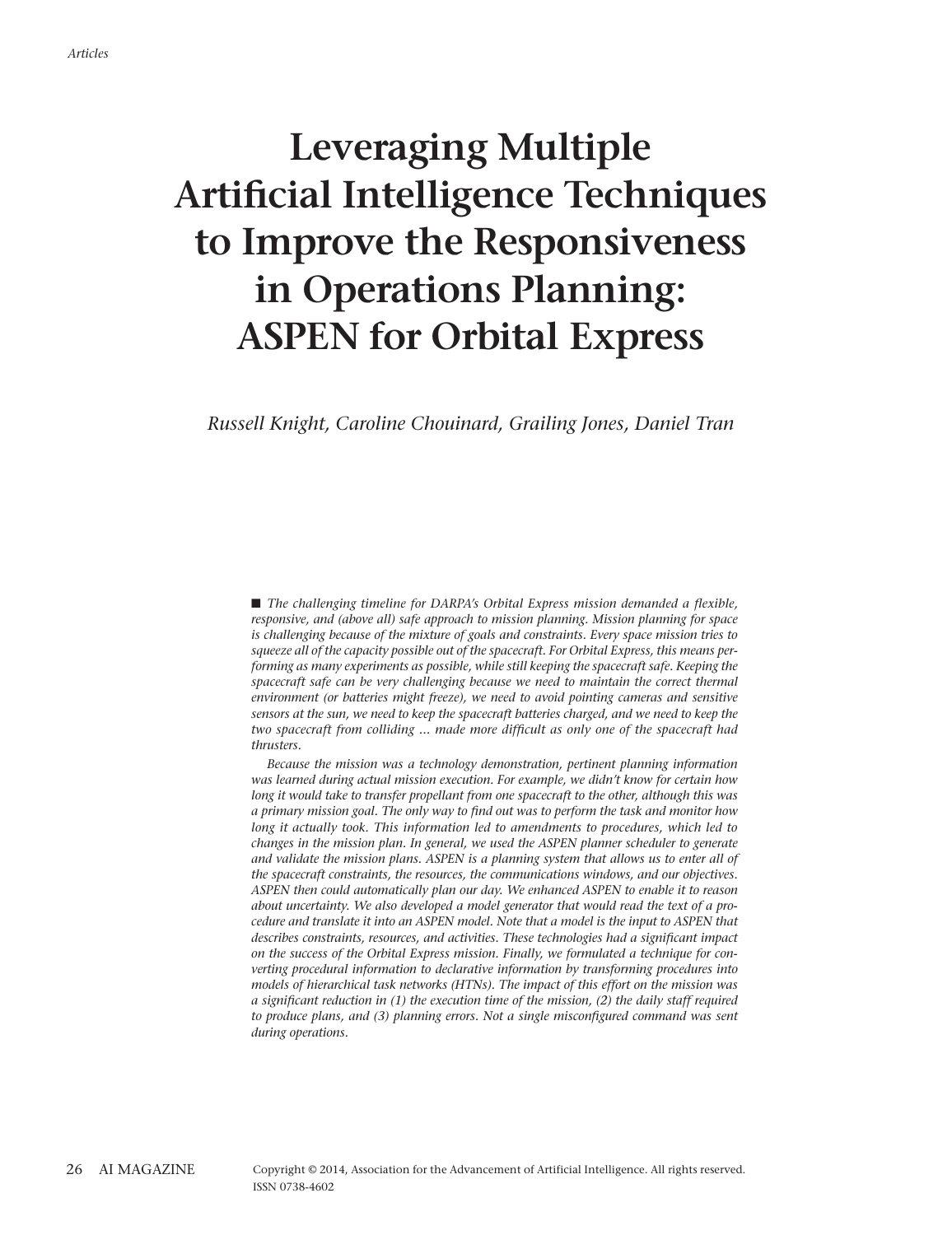

*Figure 1. The ASTRO and NextSat Spacecraft, on Orbit Without the Separation Ring.*

It is often the case that new technology for space<br>needs to be taken out of the lab and proven in<br>space. The primary goal of a technology mission<br>is to prove the capabilities of newly developed space t is often the case that new technology for space needs to be taken out of the lab and proven in is to prove the capabilities of newly developed space technology. Most technology missions have the challenge of discovering the limits and capabilities of new systems, and the Defense Advanced Research Projects Agency's (DARPA) Orbital Express (OE) mission was no exception. Orbital Express launched March 8, 2007, and decommissioned on July 22, 2007. The Orbital Express mission demonstrated onorbit servicing of spacecraft, including rendezvous, transfer of battery and CPU modules, and transfer of propellant, the actual duration of each being approximated but not known to high enough fidelity to commit to a communications and operations plan.

This introduced challenges because pertinent information needed for planning was not available until the various technology experiments were performed, but to perform these experiments we needed to submit plans to reserve communications resources, configure execution scripts, and monitor execution. We note that it is often the case that bounds of performance are known a priori. Our automated planning system leveraged this information to help address the inherent uncertainty in experiment planning.

The Orbital Express planning cycle consisted of a long-term plan (planned four weeks in advance) and a short-term plan (planned the day before operations). The long-term plan was produced before any of the experimental/unknown information was learned. The role of the long-term plan was to ensure that enough resources are reserved ahead of time. Planning at this point required accommodation of the bounds of possible execution. Traditionally, this level of planning is relatively conservative. For example, if we thought it likely that a propellant transfer would require 20 minutes, but could take up to an hour, we would plan for the whole hour. We also couldn't count on getting all of the communications passes we asked for, so we would plan for 20 percent of them to be dropped, and thus ask for more than we needed.

The short-term plan was produced immediately before execution, and some of the experimental or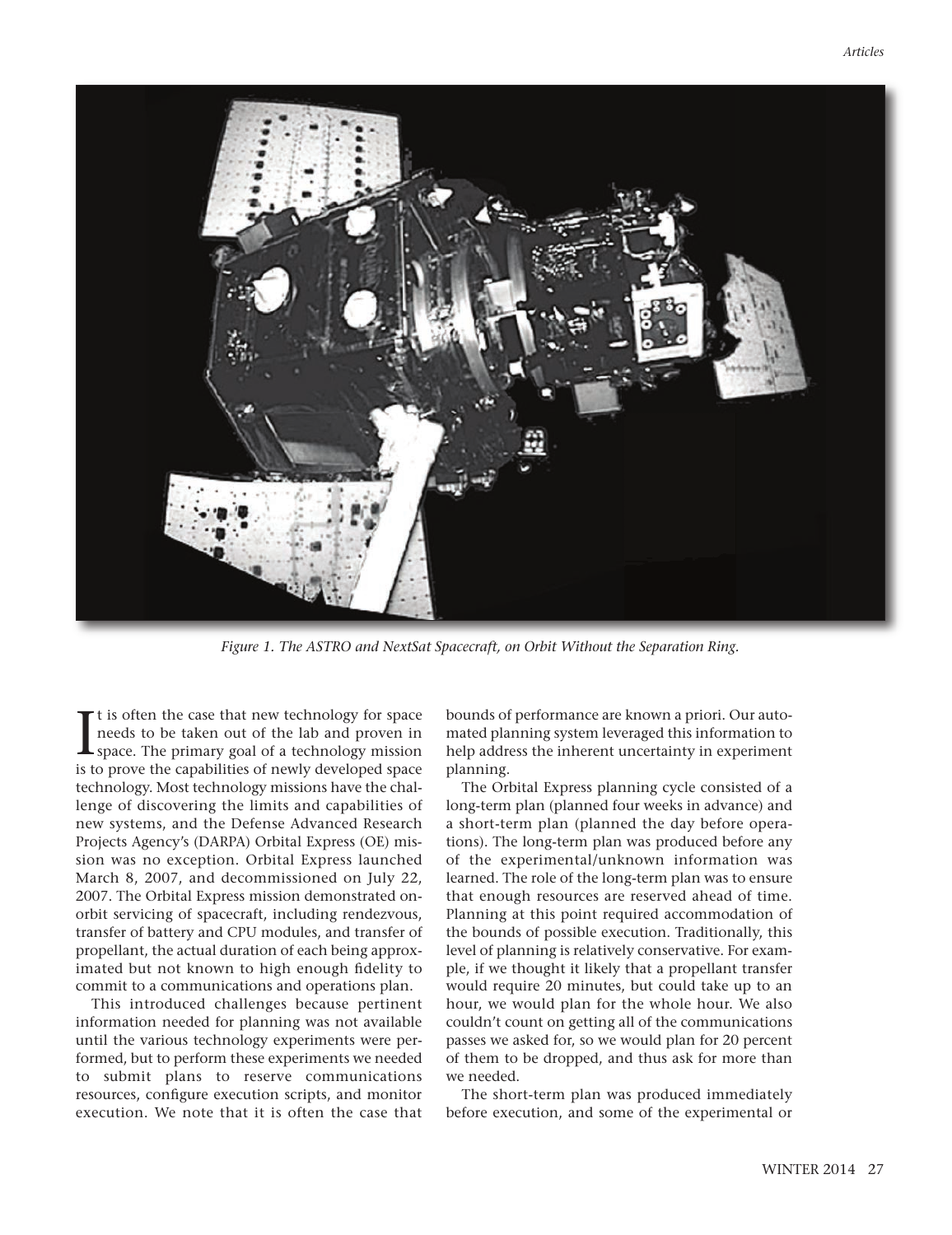

*Figure 2. The Ejected Separation Ring.*  NextSat (top) is at the end of the robotic arm (upper left).

unknown information is known and should be integrated. Also, we knew with certainty which communications passes we would be granted. This allowed us to free resources and helped us to reduce cost or reduce the risk of other missions using the shared resources.

Mission planning had many challenges. First, there was a large degree of uncertainty in the execution of our tasks, such as, pumping propellant; second, the procedures for operations were changing within hours of the time that we had to deliver our plans for execution; third, we had to predict how the on-board execution system would behave so that we could accommodate its behavior, even though we were not planning for it explicitly; and fourth, the problem of building a plan even for single day was monumental: hundreds of constraints needed to be checked for thousands of actions, and all needed to be coordinated with procedures that were being developed: building a plan by hand was simply infeasible, regardless of staffing.

Technologies that address each of these challenges were leveraged in developing the Orbital Express ground-planning system are schema-level uncertainty reasoning (for long-term planning), procedure parsing for model generation (for short-term planning), procedural to declarative model translation, and, most importantly, automated planning and scheduling.

DARPA's Orbital Express mission demonstrated on-

orbit servicing of spacecraft. Servicing spacecraft has a great potential to increase the lifespan of these exceedingly expensive assets, but the complexity involved in servicing a spacecraft on orbit had been overwhelming. Consider that all spacecraft in low Earth orbit will fall to Earth unless they expend propellant to stay in orbit. If we could pump more propellant into these, we would be giving them new life. Add to this the potential of replacing modules, such as batteries or central processing units (CPUs), then the value of on-orbit servicing becomes clear. Two spacecraft were flown: Boeing's Autonomous Space Transport Robotic Operations (ASTRO) spacecraft (see figure 1), whose role was that of a doctor. ASTRO had a robotic arm, replacement modules (battery and CPU), a propellant pumping system, and a capture device (used to grasp other spacecraft and lock in the propellant pumping mechanism). Ball Aerospace's Next Generation Serviceable Satellite (NextSat) spacecraft (see figures 1 and 2) had the role of a patient. NextSat could receive propellant and modules, but it couldn't maneuver because it had no thrusters. It was up to ASTRO to perform all of the maneuvering. Experiments included rendezvous and capture, fluid propellant transfer, and on-orbit repair.

The mission planning team was divided into two units, the rendezvous planners who concerned themselves primarily with computing the locations and visibilities of the spacecraft, and the scenario resource planners (SRPs) who were concerned with assignment of communications windows, monitoring of resources, and sending commands to the ASTRO spacecraft. The SRP position was staffed by Jet Propulsion Laboratory (JPL) personnel who used the Activity Scheduling and Planning Environment (ASPEN) planner-scheduler.

We discuss the Orbital Express domain in the context of ASPEN, the technologies added to the planner to accommodate the mission objectives, and the ground operations of long-range and daily planning for the mission.

## Mission Operations Planning

The OE mission domain required fast turnaround of heterogeneous, dynamic plans. Every day was a different scenario, where communication passes could be lost within hours of the daily planning delivery deadline. Procedures could change within hours of the delivery deadline because the impacts of on-orbit experiments on spacecraft resources (energy and memory) were to a significant extent unknown. Limited available communications existed using primarily the high-bandwidth ground-based Air Force Satellite Control Network (AFSCN) sites, while the relatively low-bandwidth GEO-Synchronous spaceborne tracking and data relay satellite system (TDRSS) communications could potentially vary by the hour. The main difference between AFSCN and TDRSS is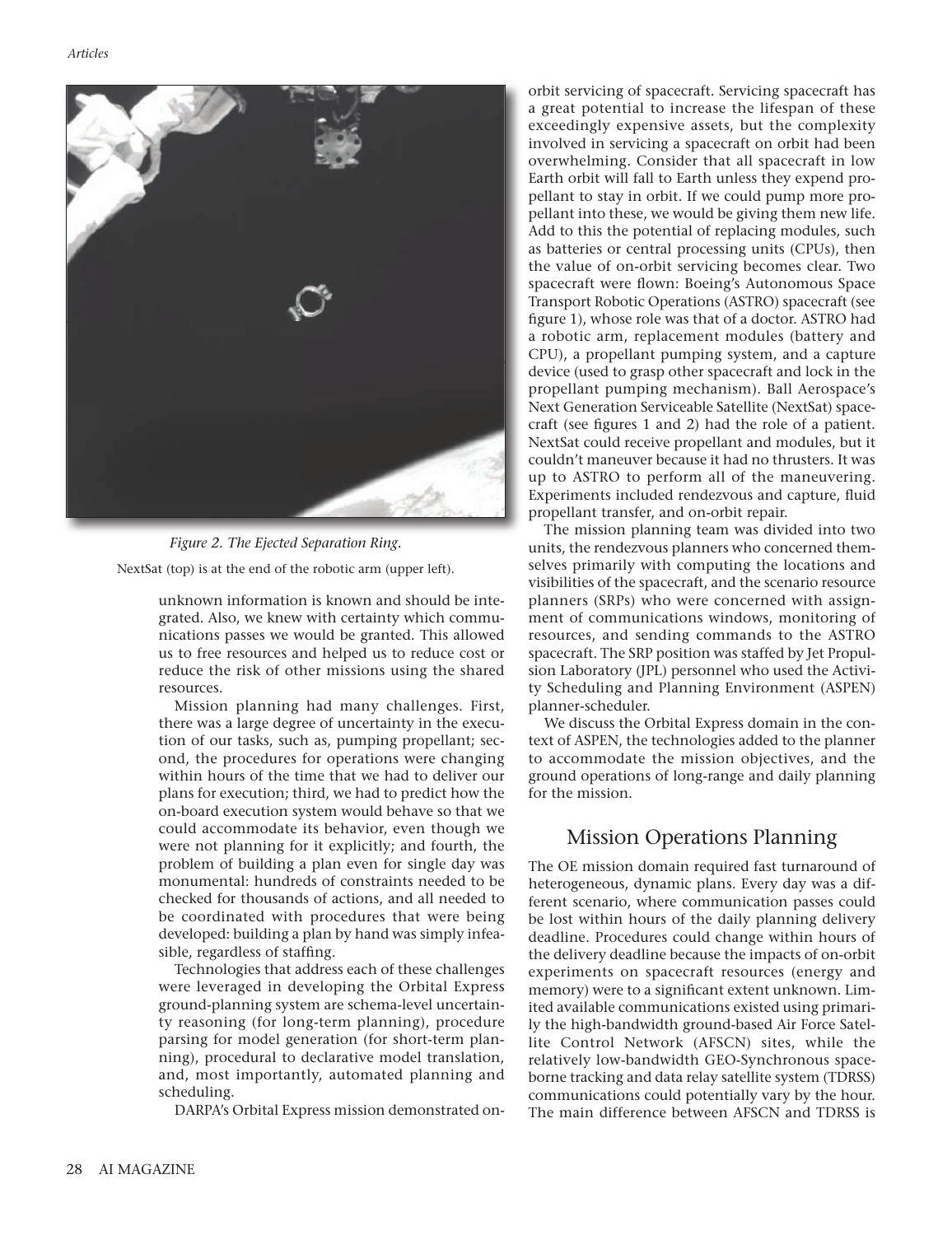

*Figure 3. The Orbital Express Scenarios: Increasing Autonomy and Complexity.*

that AFSCN sites are ground-based and are only in view for about 5 minutes (when in low Earth orbit, as ASTRO and NextSat were), but TDRSS is satellitebased and is pretty much always in view. The challenge is that these resources are shared across many missions, and each mission has to reserve time in advance. But events can cause resources to become available or to drop out, so it is often the case that we need to be able to respond to these changes quickly.

A scenario (see figure 3) typically consisted of a series of procedures, each of which was written by the operations personnel in Microsoft Word table format. Each procedure listed its steps and associated durations and represented the need for a contact and the type of contact desired or required. Several procedures had other embedded procedures and some spanned more than one day. As an example, the unmated scenario required an initial setup procedure, then the unmated procedure would be kicked off; the de-mate, hold, and re-mate would execute, and then a postrendezvous and capture transfer procedure would be planned. See figure 4 for images of the unmated scenario midexecution in the de-mated configuration and in the final stages of berthing to the mated state.

The schedule of each scenario was dependent on

what had been accomplished to date, as the goal of each scenario was to become increasingly more autonomous. The planning schedule was also dependent on the state of the flight system, the amount of preparation time needed before execution, and resources available on future dates. Calendar planning was done by a combination of inputs from flight directors, mission managers, project management, and DARPA.

Procedures were delivered to the SRP and copied to Excel. An ASPEN model-generation script was then used to create ASPEN Modeling Language (AML) representations of the procedures. Once the AML model existed for a procedure, the ASPEN tool read the AML description of the procedure and could be used to add any number of different procedures in a plan required to make up the scenario. See the data flow diagram and the final daily plan in figure 5.

## Roles of Mission Planning

Mission planning had two primary roles for Orbital Express: (1) evaluate scenarios for feasibility early in the design of the mission, and (2) provide responsive communications and commanding planning and scheduling during the mission. To serve both roles,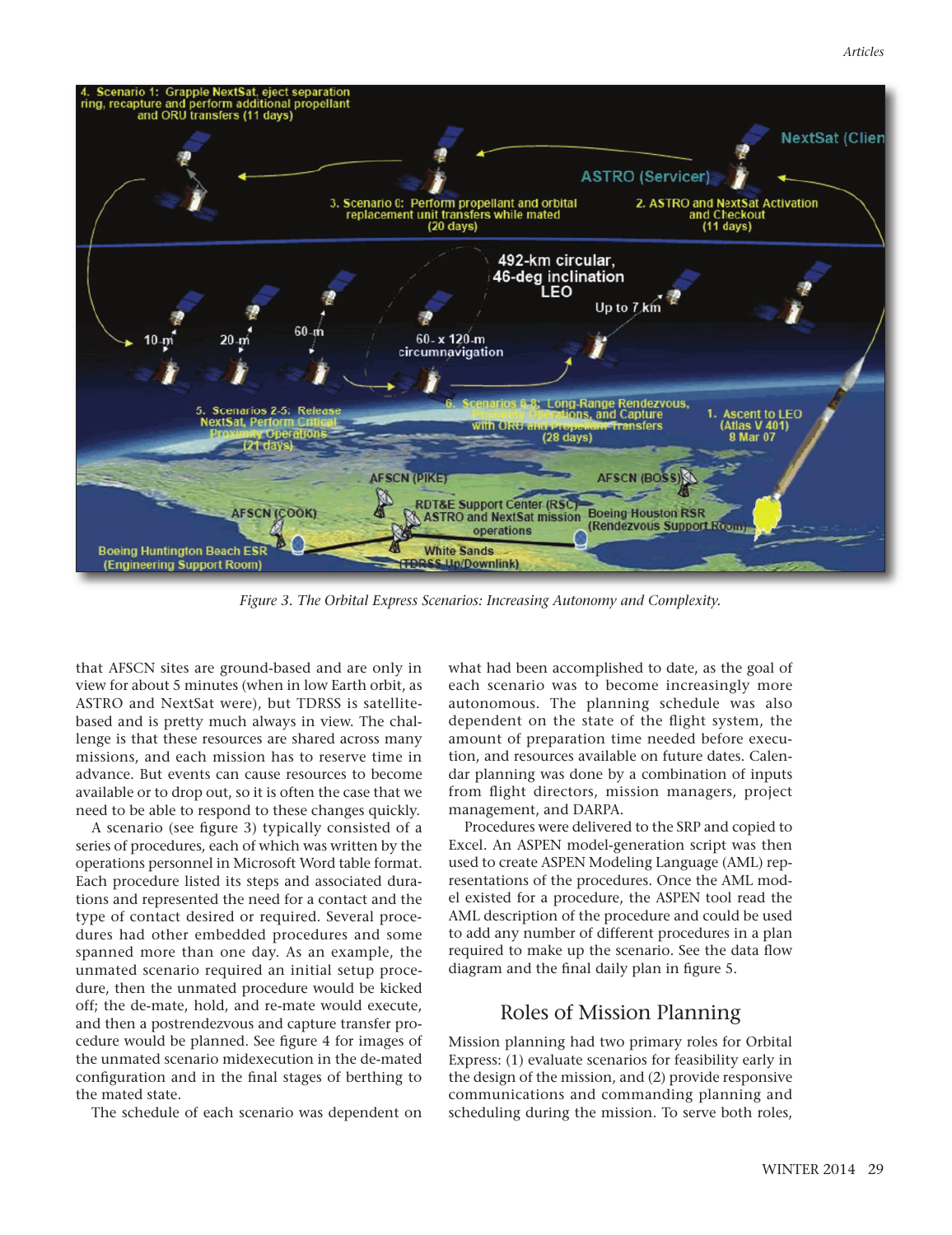

*Figure 4. A Demate/Mate Scenario.*

NextSat is 14m away during a departure, then progressive side view configurations of the "Berthing" to "Mated" states are shown.



*Figure 5. The ASPEN Planner-Scheduler Displays a Daily Plan.*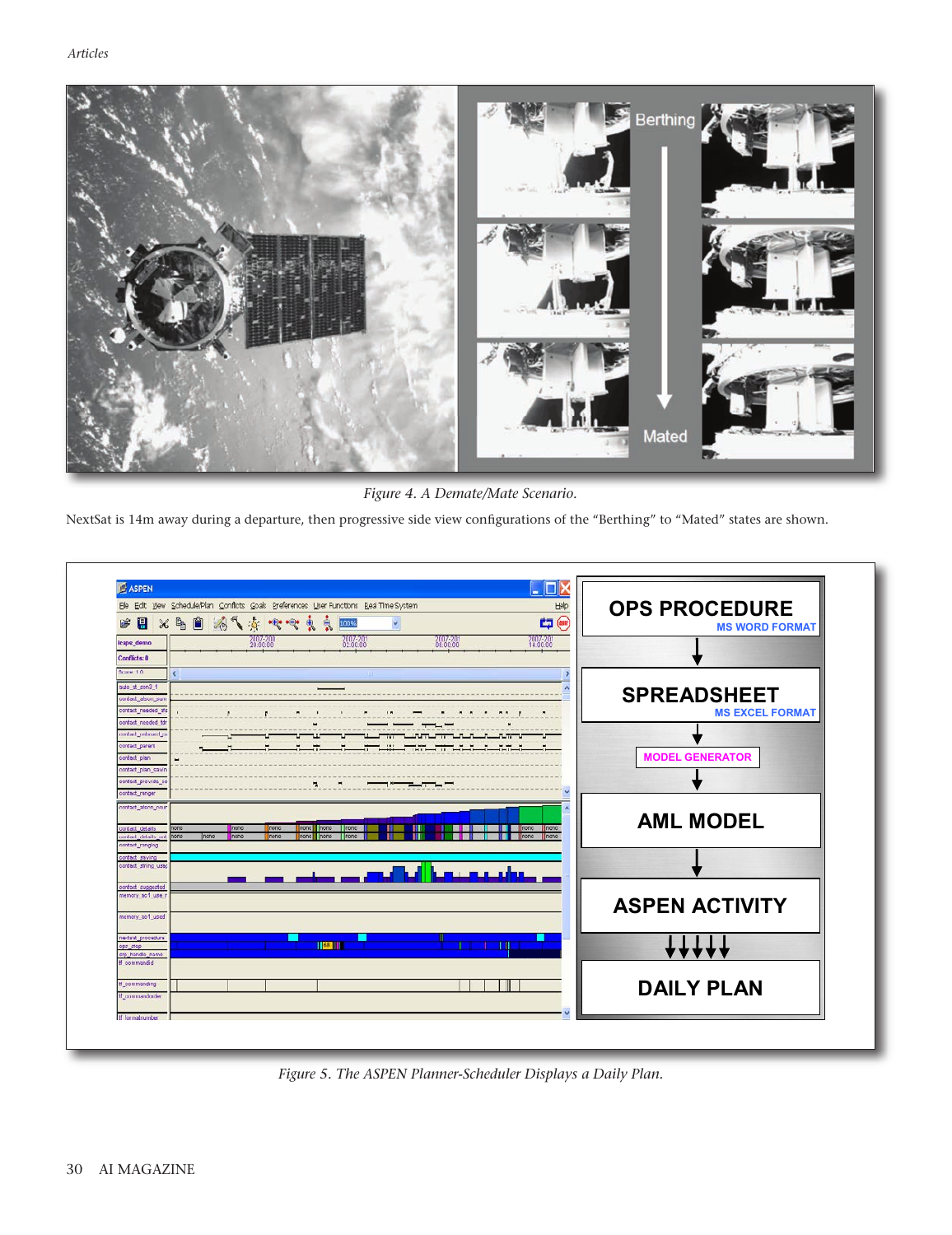we modeled the mission scenarios using the ASPEN (Rabideau et al. 1999) planning system. OE required evaluation of many alternatives, so ASPEN was modified to accommodate reasoning about schema-level uncertainty. Rehearsals for operations indicated that the SRP needed to be very responsive to changes in the procedures. To accommodate this, we implemented a system for reading the procedures and interpreting these into ASPEN models.

## **Technologies**

The technologies we leveraged were (1) schema-level uncertainty reasoning, (2) procedure parsing for model generation, (3) procedural to declarative model translation, and (4) automated planning and scheduling. Schema-level uncertainty reasoning has at its core the basic assumption that certain variables are uncertain but not independent. Once any are known, then the others become known. This is important where a variable is uncertain for an action and many actions of the same schema (or type) exist in the plan. For example, the number of retries to purge the pump lines were unknown (but bounded), and each attempt required a subplan. Once we knew the correct number of attempts required for a purge, it would likely be the same for all subsequent purges. To accommodate changing scenario procedures, we ingested the procedures into a tabular format in temporal order, and used a simple natural language parser to read each step and derive the impact of that step on memory, power, and communications. We then produced an ASPEN model based on this analysis. That model was tested and further changed by hand, if necessary, to reflect the actual procedure. This resulted in a great savings in time used for modeling procedures.

#### Schema-Level Uncertainty Reasoning

To accommodate schema-level uncertainty reasoning in ASPEN, we modified the ASPEN Modeling Language to include a new reserved word — uncertain. Any parameter of any activity type that was unknown (but bounded) would be labeled using this reserved word, such as,

uncertain int retries  $=[1, 2]$ 

or

uncertain string mode = (idle, transmitting, off).

Then, when an instance of ASPEN was started with uncertain variables, the cross-product of the instantiations of uncertain variables was used to produce unique instances of plans. Each of these instances is called an alternative. Note that this is the cross-product of the schema-level instantiations, not the actual activity-level instantiations. If we take our previous example, we would instantiate six alternatives:

 $retries = 1$ , mode = "idle"

 $retries = 1$ , mode = "transmitting"

retries  $= 1$ , mode  $=$  "off"  $retries = 2$ , mode = "idle"  $retries = 2$ , mode = "transmitting" retries  $= 2$ , mode  $=$  "off"

Now, every activity in each alternative would have the same value, so it wouldn't matter how many activities we had. This differs greatly from activitylevel uncertainty. In this case, we would need to generate an alternative for each possible activity assignment. This means that we would have exponentially many alternatives with increasing activities. Since the uncertain parameters are those that we expect to learn (and to not vary), then we can expect that if a parameter has a value earlier in the day, it will have the same value later in the day.

Also, operations staff was loathe to trust a more analytical and compressed form of uncertainty reasoning. It was a very compelling case to see all possible executions, and when they needed to justify a certain resource allocation they found it simple and intuitive to use the set of alternatives.

To perform planning, we plan each alternative as if it was a separate schedule, and then perform a merge of the schedules, resulting in what operations people consider to be "odd" schedules, where we might ask for resource allocations that are impossible for a single spacecraft but still must be accommodated if we are to accommodate all possible alternatives. If we are not granted an allocation, we can go to each alternative and either try to replan it or simply carry it as a risk.

In practice, uncertain labels were used judiciously, not only to reduce the size of the set of problems to solve, but also to keep the solutions presented within the space of what humans could inspect and certify. The largest cross-product of schemas produced at most 32 separate plans.

#### Procedure Parsing for Model Generation

To accommodate late changes in procedures we implemented software that read procedures and produced ASPEN models. At first, this seemed like a daunting problem: we are in essence reading English text for content and producing a declarative activity/time line–based model of the procedure. One key observation we made is that the language of procedures is nearly as strict as a programming language, so we did not need to produce a parser capable of complete natural language processing; we just needed to accommodate stylistic differences between authors. Of course, some free-form text does appear in the procedures, and the model needed to be annotated such that the ASPEN model parser would complain in a meaningful way and the human modeler would address the text that was not understood.

This highly circumscribed form of natural language arose from the fact that these procedures were to interleave human actions on the ground and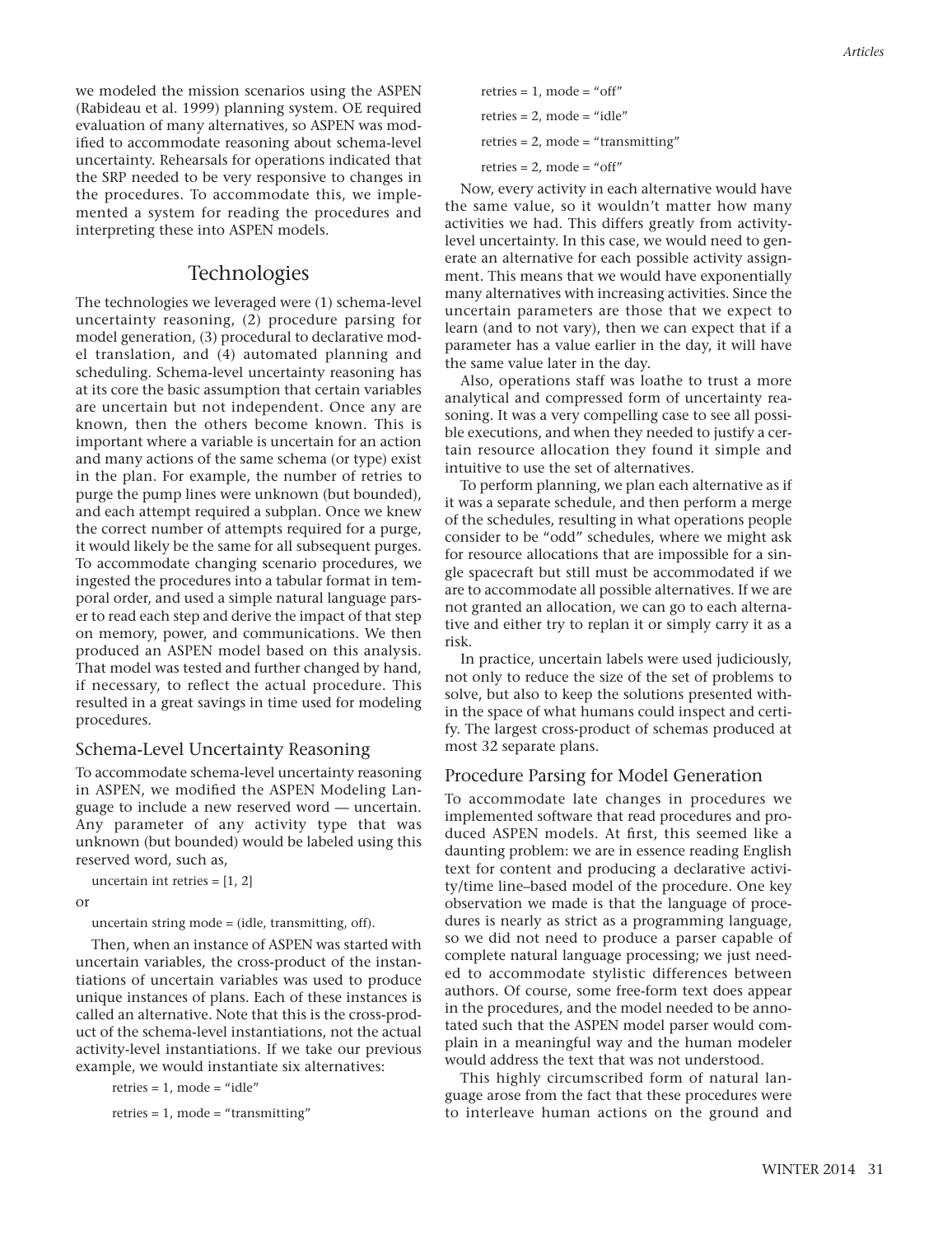machine actions in space. This is in stark contrast to other procedures (such as International Space Station [ISS] procedures) that might leave much to the interpretation of the reader and require training to be able to understand and perform, although currently efforts are under way to make ISS procedures more formally structured (Kortenkamp, Bonasso, and Schreckenghost 2008).

The procedures consisted of an introduction of human readable text, followed by a table of steps. They were authored using Microsoft Word. We found that most of the information needed to generate the procedure model was available in the table, so we would copy and paste the table into a Microsoft Excel document. Our parser was written in Visual Basic and embedded in the Microsoft Excel document.

Each step of the procedure had a number, the position or role responsible for carrying out the step, the action that was taking place, the response or verification to the action, and the expected duration. By parsing the action, we could determine whether the step included loops, if statements, or commands.

Loops in the procedures were accommodated using recursive decompositions. In ASPEN, it is often convenient to model activities and subactivities in trees known as hierarchical task networks. This representation is handy, but does not accommodate dynamic structures in the hierarchy. But it does allow for disjunctions, for example, an activity heater\_parent can decompose into either a heater\_child or a dummy activity. If we allow loops in the hierarchy, we can represent dynamic structures. The problem introduced by this is that the hierarchy appears to be infinitely deep. Therefore, we need to ensure that there are termination criteria; that is, at some point the loop breaks out to a subbranch that has no loops.

If statements were modeled using disjunctive decompositions. Both loops and ifs were candidates for uncertain variables.

The table also had commands that were to be sent to the spacecraft at execution time. Some of these commands were simple in that no further information was needed. In this case, the command activity was included as part of a decomposition. But, some of the commands required information to be input or computed. In this case, a human modeler needed to decide on the information source. To keep this from accidentally generating a working model, we would assign a known nonexistent variable the string value of the text describing the command argument. To ensure that command arguments and mnemonics were correct, we produced an ASPEN model from the command dictionary stored in a Microsoft SQL database. This was a piece of SQL code written by Boeing personnel. This included the legal bounds for each argument.

If any procedure had poorly formed commands, the ASPEN parser would catch them, and the procedure would be corrected. This was a relatively free value-added effect that resulted in the correction of many procedures.

## Procedural to

## Declarative Model Translation

We have hinted at the necessity of converting procedural modeling information into declarative models. ASPEN is by design a declarative system. The procedures that were parsed were by nature procedural … meaning that each consists of a series of steps that include blocks, decision points (if statements), and loops. We not only needed to model the ground procedures but also had to model the on-board sequencer's (Timeliner) behavior. These were a collection of scripts that were executed for each command. The necessity of modeling the on-board execution comes from the requirement to model power use and to accommodate communication windows. These scripts were translated into ASPEN Modeling Language similarly to the previously mentioned procedures.

1. Each step in time is modeled as an individual activity, with the variables of interest being parameters in the activity.

2. Each series of steps was modeled as a single block, with a parameter network being constructed that represented the execution of the series of steps, as one might model a program execution in several rows in Excel.

3. Each if statement was modeled as a hierarchical activity with a disjunctive decomposition (a this-orthat decomposition). Constraints were imposed that forced the selection of the correct decomposition according the expression being evaluated by the if statement.

4. Each loop was modeled as a hierarchical activity with a disjunctive decomposition that included a recursion (that is, an activity lower in the instantiated hierarchy could be of the same type or schema as an activity higher in the hierarchy.) Note that termination criteria should default to terminating or the decomposition would expand endlessly on instantiation.

## Ad Hoc Adjustments

Of course, the models needed to be maintained. As the mission progressed, unknown variables were adjusted to best estimate reality; for example, a hydrazine propellant transfer became more predictable after several were successfully demonstrated. Any model representing a procedure could need updating over time. There were cases in which the values simply changed; for example, the rate of a fuel transfer needed updating. However, there were also cases in which steps in the procedure needed to be removed or, more difficult from a planning perspective, added. To remove a step, the duration of the step could be set very low, or in the worst case, the procedure model could simply be regenerated. To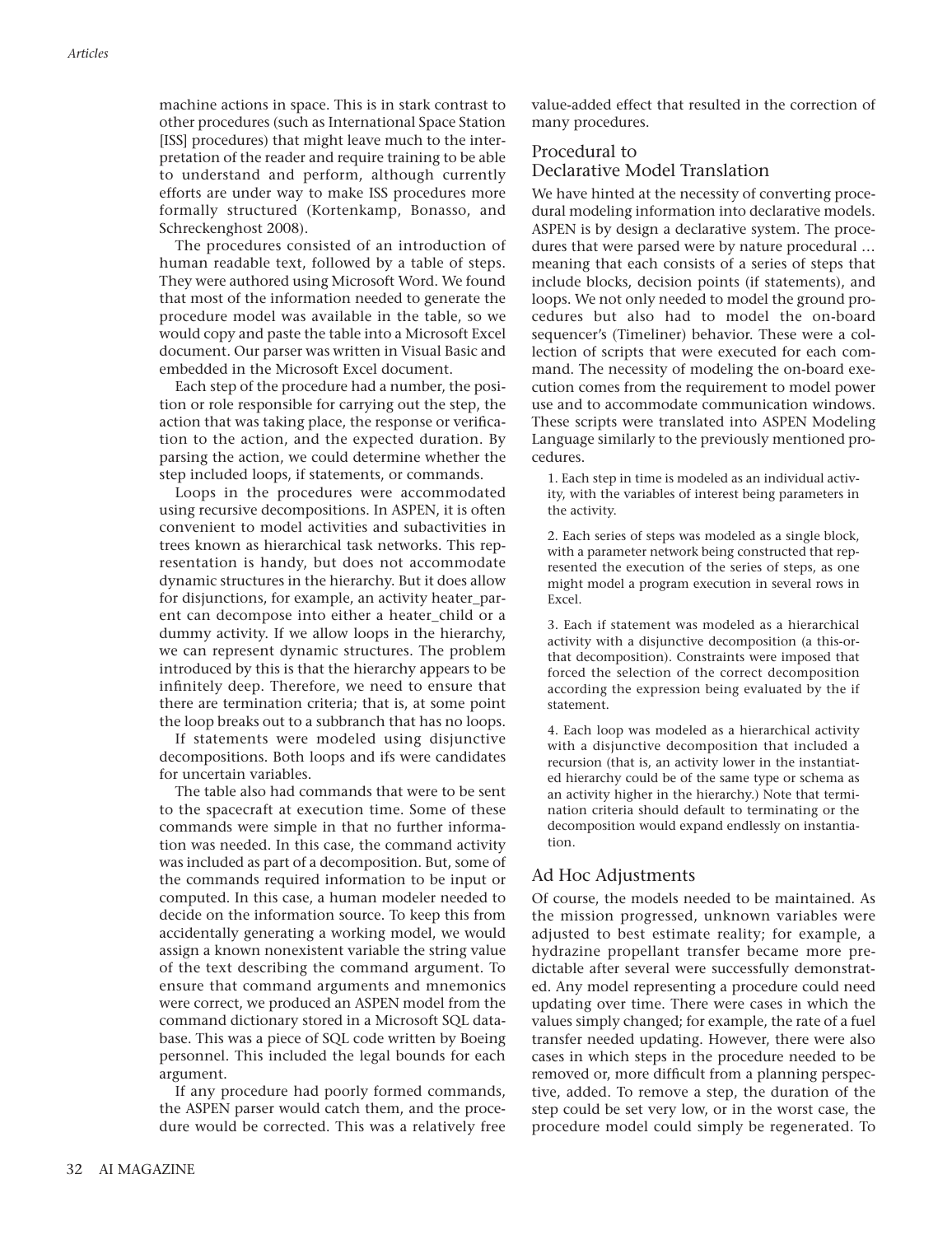add steps, we almost always simply regenerated the model from the procedure using the translator.

#### Automated Planning

Underlying all was the ASPEN planner-scheduler. No adaptation-specific code was used for Orbital Express … all of the adaptation used the out-of-the-box capabilities of ASPEN. To plan any given day the following steps were followed:

1. Load all of the known opportunities (AFSCN visibilities, TDRSS visibilities, and procedures that have already been preplanned by hand or from previous runs of ASPEN).

2. Instantiate as many alternative plans as necessary to accommodate the uncertain parameters. In practice, long-term plans had several alternatives but short-term plans had only one.

3. Schedule all activities using an earliest-deadline-first ordering, also known as forward dispatch scheduling. This results in realigning activities to the known availabilities and initial expansion into the supporting subactivities.

4. Iteratively repair the plan to address any plan flaws (for example, unexpanded decompositions, open temporal associations between activities) and constraint violations (such as resource oversubscription, state violations, and timing violations).

Each of these steps was automatically performed by the ASPEN system under the direction of the SRP.

## Long-Range Planning

The planning process for any given day began weeks in advance. A plan was built from knowledge of the existing contacts available and an ASPEN-generated and edited model of what the procedure was to do and how the contacts should lay out across time (figure 6)

The AFSCN contacts were reserved up to a limit and occasionally with elevated priorities specifically for the unmated scenarios. TDRSS support was originally also scheduled in the long-range planning time frame for all scenarios; however, cost constraints and changes to the plan in the short term dictated the need for a policy change.

It was determined more efficient to schedule TDRSS at the daily planning time, except in the case of unmated scenarios, where the timing and the more definite guarantee of contacts was crucial.

Although the essential replanning generally occurred at the daily planning time, variations on the long-range planning occurred from several factors. First, our launch delay created the need to replan all existing long-range plans to shift both AFSCN and TDRSS requests. Second, changes to models occurred often during the long-range process, due to many factors, including updated knowledge of timing, procedure step removals and additions, and general modifications to procedure step times or

requirements. Third, occasionally, maintenance requirements or site operating hours were learned postdelivery of the long-range planning products and a replan was necessary. Finally, other factors that required replanning the long-range products were often late enough in the plan time line that a new "midrange" plan was created. This usually was done a few days outside of the daily planning. Figure 6 depicts the planning flow.

## Daily Planning

In the morning of daily planning, the SRP would receive the list of contacts lost to other spacecraft and any suggested additions to replace these losses, and he or she would also receive the most up-to-date list of TDRSS availabilities. The contact losses would need to be evaluated against the procedure objectives of the day to determine whether they could still be met. The ASPEN model of the procedure could be adjusted as needed to reflect any operations updates, and the ASPEN activity could be moved around throughout the day to accommodate the contact requirements.

In the nominal case, the planning process would call for the use of the long-range plan and simply update necessary timing information to create the daily plan. However, daily planning was based on many variable factors culminating in a need for both simple updating of the plan and completely replanning the long-range plan: (1) The visibilities of contacts with the position of the spacecraft drifts slightly per day and must be updated in the short term to make most efficient use of the AFSCN communication times. Even one minute of contact coverage loss was, at times, considered valuable. (2) The daily deconfliction process can mean a loss of several contacts based on any number of reasons (site-specific issues, other satellite conflicts). Losses may require a shift of the procedure to perform the requested objectives. Also, losses are often accompanied by gains, and replanning can be based on such new additions to the plan. (3) Scoping of the day's long-range plan may change due to both anomalies and new direction from operations. Updating the existing plan at the daily planning time was often required for previously unknown amounts of needed coverage or for real-time failures of contacts pushing into the next day. (4) TDRSS support was originally requested in advance for all long-range planning, but as cost became an issue for unused contacts, the requests for TDRSS became part of the daily planning process. This was a major addition to the update of the longrange plan. (5) Dealing with the sometimes unpredictable conditions of space and limited mission time, a number of unforeseen events could cause the need to update the long-range plan.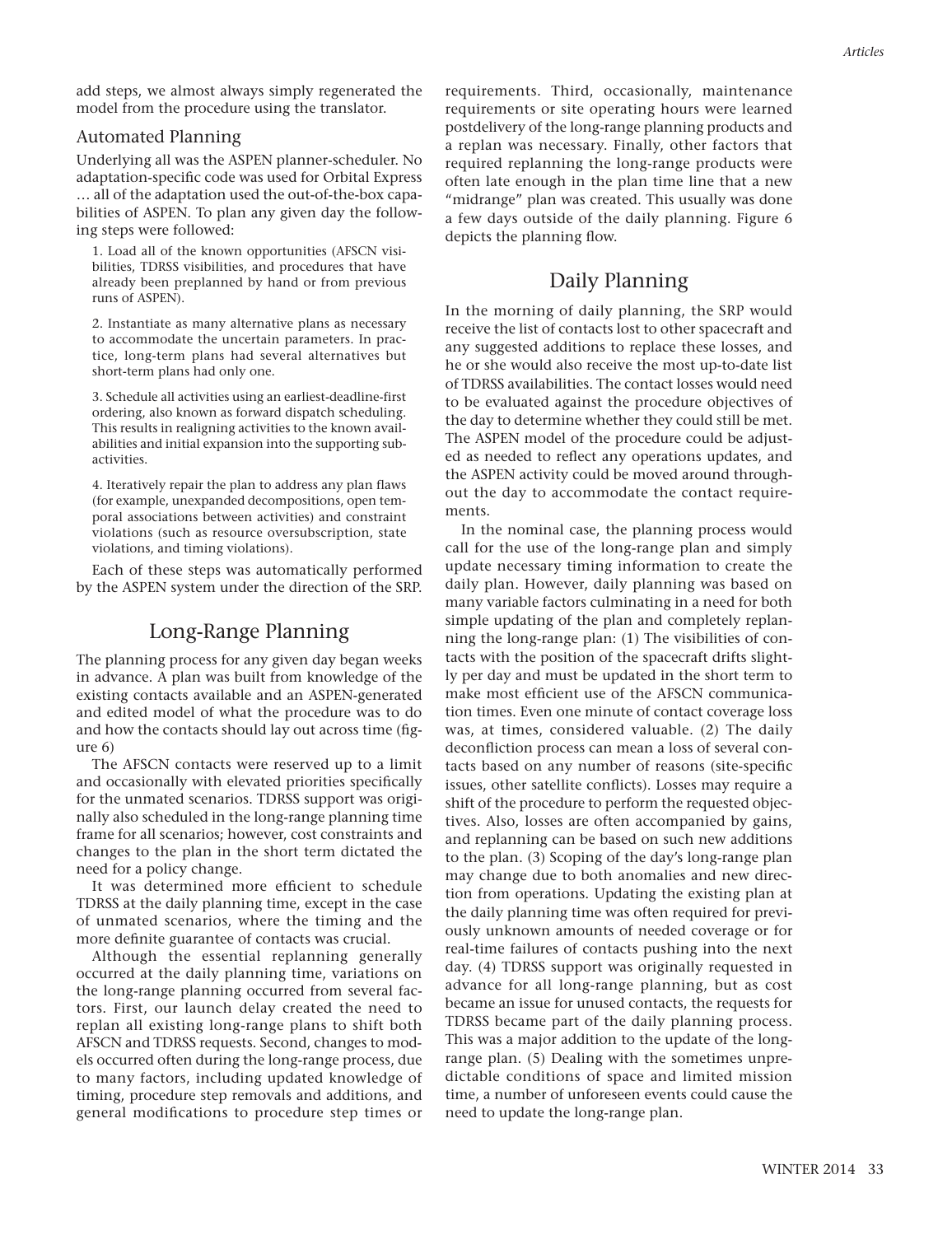

### *Figure 6. The Planning Flow.*

Long Range and Daily Planning.

## Impact

We were able to produce several alternatives for longterm planning so that enough communications resources were available at the time of execution. (For each alternative, we needed enough resources to handle all communications. Each alternative was based on differing execution paths.) We also were able to deliver operations plans daily, even in the face of changing procedures and changing resource availability. Together this contributed to the success of the mission.

The overall affect of using ASPEN has been approximated by the flight director as a 26 percent reduction in the execution time of the mission, a 50 percent reduction in the daily staff required to produce plans, and a 35 percent reduction in planning errors. Note that by planning error, we mean errors made by staff in terms of what plans should be executed that day, not errors in the plans themselves. This reduction was due to the high visibility of each plan and ready inspectability by expert staff. In fact, not a single misconfigured command was sent during operations.

All of these savings resulted in an estimated overall cost reduction of \$10.4 million, mostly due to the reduction in execution time. Keeping in mind that the total cost of development and operations for the automated ground planning system was less than \$1 million, this becomes a clear winner. Note that this does not include any economies of scale (which are normally associated with claims of automation reducing cost) as each major experiment was performed only once.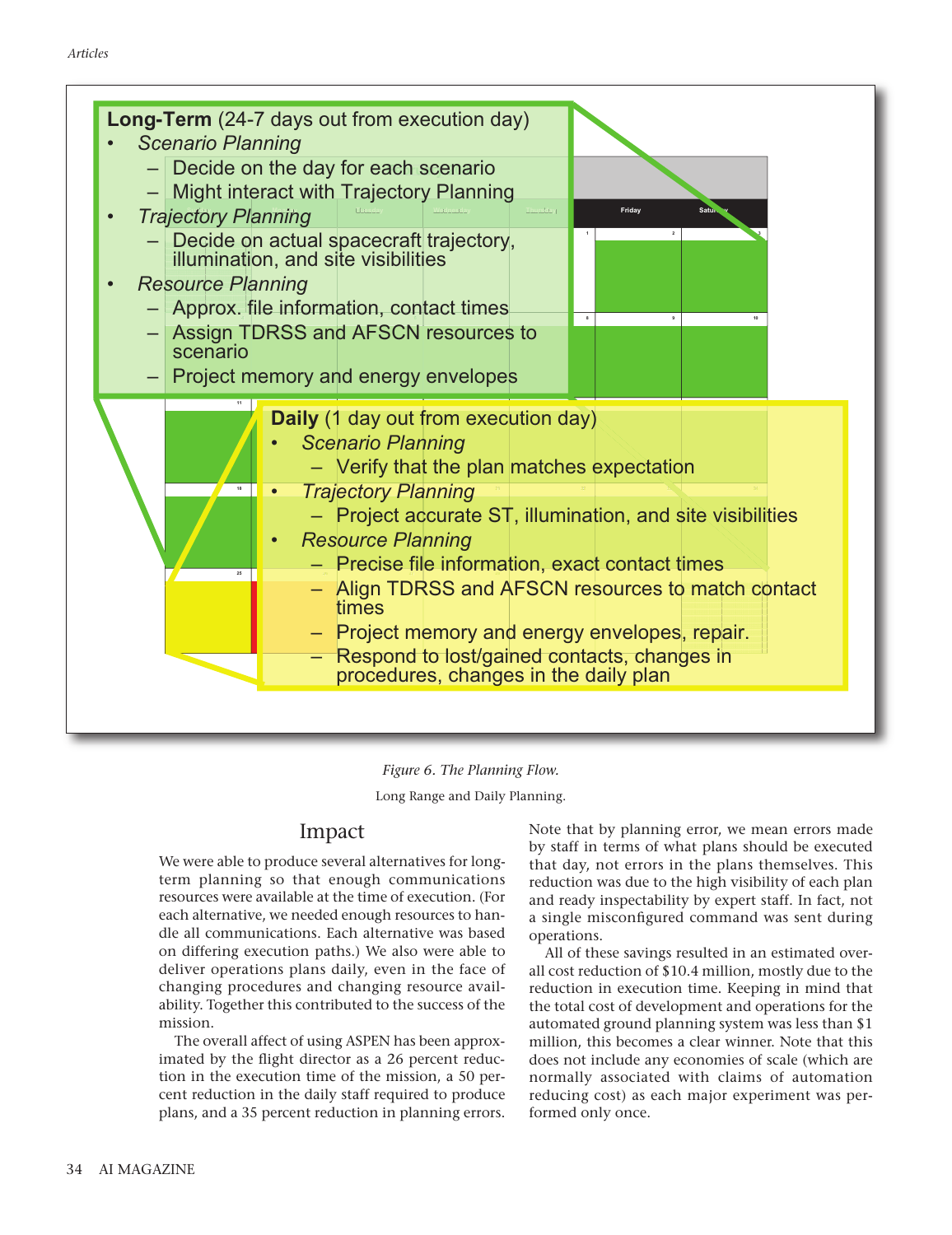## Lessons Learned

With a 100 percent mission criteria success rate, the Orbital Express project proved that spacecraft servicing is a reality for space operations. The goals for the JPL ASPEN team were to model the procedures and constraints of the mission and plan the long-term and daily operations. Using ASPEN and AML for Orbital Express modeling and planning, the planning team was able to represent mission constraints and procedures. The planning tool was flexible and adaptable to changing parameters.

In the long-term plan time frame, the plan for the execution day often changed or had several alternatives in one day (the nominal plan versus a backup plan). ASPEN's internal activity structure and repair algorithm allowed procedures to be shifted easily from one contact to another and to be deleted and replaced by new procedures without major reworking of the plan. Daily planning was adaptable to changes in which procedures and their associated ASPEN models were updated by operations the day of planning. The autogeneration of models allowed the planning team to share new procedure information and process it quickly for use on orbit. It also allowed the decision of using a procedure on a given day to be made at the very last minute without affecting the mission schedule. Models could be generated during the daily planning process and used the same day to plan that day's contacts.

Originally, NextSat contacts were not going to be scheduled using ASPEN; however, the simplicity of adding objectives to contacts with the planning tool, NextSat's low-maintenance strategy, and how easy it was for the SRPs to add the activities in ASPEN allowed SRPs to plan for multiple satellites and account for many real-world factors in planning operations.

The operational success of ASPEN's OE model can be largely attributed to the general benefits of automated planning and scheduling in which reusable activity models allow for faster human planning and decrease the need for redundant verification steps in the operations process; high levels of model parameter control allow quick adjustments to be made to both activities and the initial and/or ongoing state of the spacecraft and its domain; further, automated scheduling helps the plan operator or user view the "conflicts" that may or may not exist in a plan. The basic planning constructs of the ASPEN Modeling Language along with more complex capabilities introduced for OE (schema-level uncertainty and recursive decompositions) as well as the method in which the ASPEN core can invoke specialized functions for any existing model, particularly contributed to the success of this application deployment.

From an operational standpoint, long-term planning time could also have been reduced by requesting all visible contacts, instead of creating expected scenarios with their associated contacts; however, the activities of the scenarios would not have been validated to the extent they were long before execution.

## Related Work

In June 1997, a docking of a Progress supply ship at the Mir space station was attempted but did not succeed. The Air Force Research Laboratory (AFRL) launched XSS-10 in 2003 and XSS-11 in 2005 with the objectives of advancing autonomous navigation and maneuvering technologies. Orbital Express was the first successful demonstrator of autonomous ORU (Orbital Replacement Unit) transfers in the world and of autonomous refueling in the United States. While several other missions over the past decade have approached the idea of autonomous satellite servicing with rendezvous and other robotic maneuvers, including NASA's Demonstration of Autonomous Rendezvous Technology (DART) satellite and Japan's National Space Development Agency (NASDA) Engineering Test Satellite 7, OE was the first successful demonstrator of autonomous rendezvous and docking (Dornheim 2006).

Planning operations for the Mars Exploration Rover (MER) mission is aided by the NASA Ames Research Center software tool Mixed Initiative Activity Plan Generator (MAPGEN) (AI-Chang et al. 2003), which is similar to ASPEN as an automated planner through the use of activities and temporal constraints. The nature of search for MAPGEN does not allow it to search the infeasible space for plan solutions; that is, when a constraint violation arises, the planner backtracks. ASPEN admits search in the infeasible space (in fact, threats and constraint violations are rolled up into a single generic entity called a conflict) allowing for faster response to off-nominal execution (Chien et al. 2000; Chien et al 2005). In fact, ASPEN has been demonstrated for in situ rover technology (Castano et al. 2007; Estlin et al. 1999; Gaines et al. 2008)

P. Maldague, A. Ko, D. Page, and T. Starbird (Maldague et al. 1997) have developed a schedule generation framework (APGEN) that automatically generates and validates plans used for commanding spacecraft but does not perform general planning and scheduling.

For an even more expansive survey of time line– based planning systems, see the paper by Chien et al. (2012). Note that much of the effort for Orbital Express was not in planning technology per se (we assumed it existed and worked), but in agile planning model generation.

#### Acknowledgements

Portions of this work were performed by the Jet Propulsion Laboratory, California Institute of Technology, under contract with the National Aeronautics and Space Administration. Portions of this work were performed by the Jet Propulsion Laboratory,